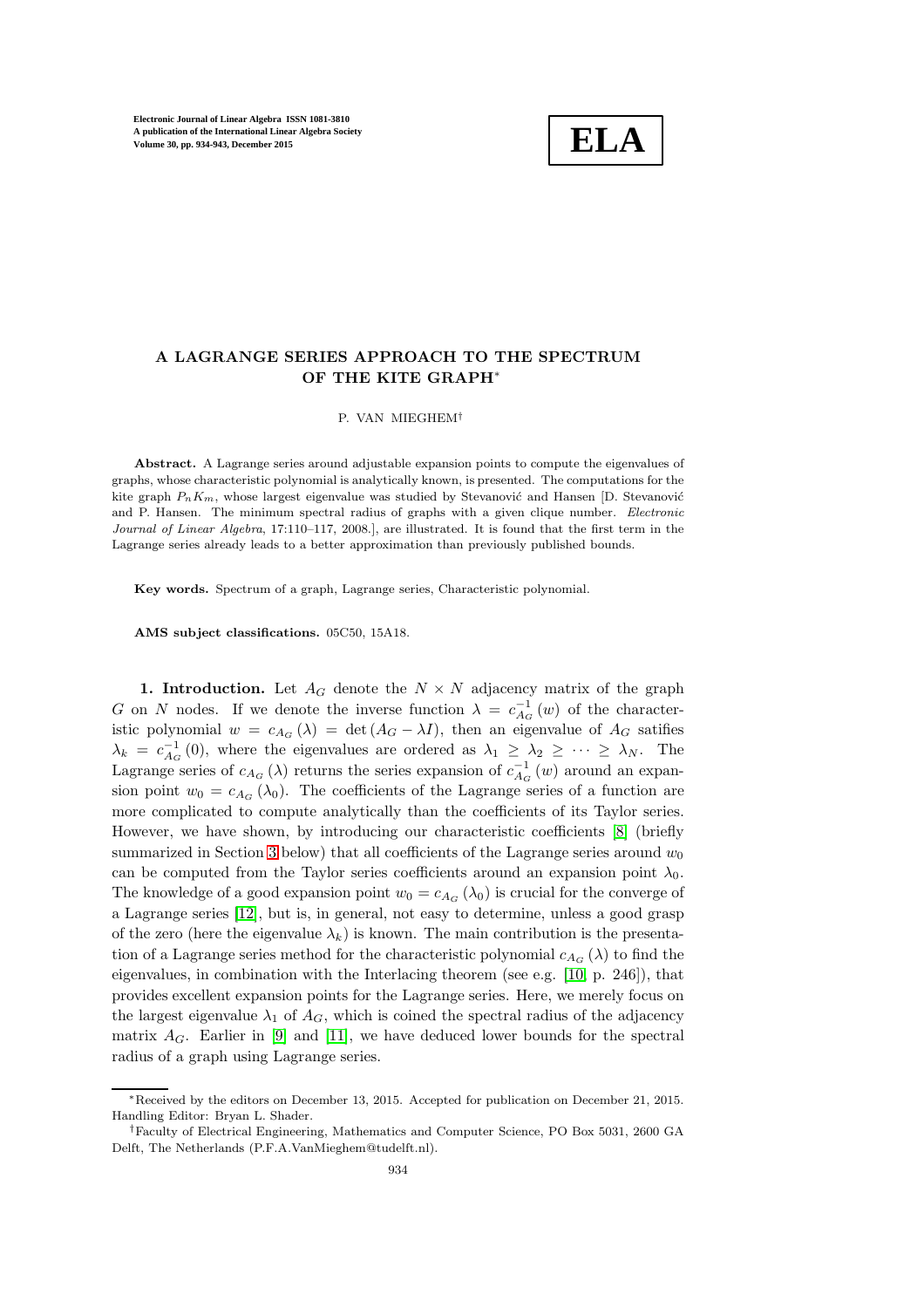**ELA**

#### A Lagrange Series Approach to the Spectrum of the Kite Graph 935

We demonstrate the Langrage series method on the kite graph  $P_nK_m$ , that consists of a complete graph  $K_m$  and a path graph  $P_n$  attached to one of the nodes of  $K_m$ . We build on results of Stevanović and Hansen [\[7\]](#page-9-5), but use a slightly different notation for the kite,  $P_n K_m$  instead of their  $PK_{n,m}$ , to more clearly associate the index n with the length of the path or number of nodes in  $P_n$  and the index m with the size of the clique  $K_m$ . We denote the spectral radius of the adjacency matrix of the kite  $P_n K_m$  by  $\lambda_1 (P_n K_m)$ . Stevanović and Hansen [\[7\]](#page-9-5) observe that  $\lambda_1(P_0K_m) = \lambda_1(K_m) = m - 1$ , but the analytic evaluation of  $\lambda_1(P_nK_m)$  for  $n > 0$ is not so easy. For any  $m \geq 0$ , they mention that  $P_n K_m$  is a proper subgraph of  $P_nK_{m+1}$  and, by the fact that the spectral radius is always larger than that of any of its subgraphs [\[10,](#page-9-2) art. 43], the sequence  $\{\lambda_1(P_nK_m)\}_{m\geq 0}$  is strictly increasing in m. Further, since  $\lambda_1(P_nK_m) \leq d_{\text{max}}$  and  $d_{\text{max}} = m$ , we find the bounds

<span id="page-1-0"></span>
$$
m-1 \leq \lambda_1 \left( P_n K_m \right) \leq m.
$$

Stevanović and Hansen [\[7\]](#page-9-5) present sharper bounds

$$
m - 1 + \frac{1}{m^2} + \frac{1}{m^3} \le \lambda_1 \left( P_n K_m \right) \le m - 1 + \frac{1}{4m} + \frac{1}{m^2 - 2m}.
$$
 (1.1)

In his recent book  $[6]$ , Stevanović focuses in detail on the spectral radius of the infinitely long kite graph  $(n \to \infty)$ , which is analytically computable [\[7\]](#page-9-5),

$$
\lim_{n \to \infty} \lambda_1 (P_n K_m) = \frac{m - 3 + \sqrt{(m+1)^2 + \frac{4}{m-2}}}{2}
$$

Cioabă and Gregory [\[2\]](#page-8-0), whose notation  $P_nK_m$  we have adopted, but not their name "lollipop" for the kite graph, prove the bounds

$$
m - 1 + \frac{1}{m(m - 1)} \le \lambda_1 \left( P_n K_m \right) \le m - 1 + \frac{1}{\left( m - 1 \right)^2}.
$$
 (1.2)

<span id="page-1-1"></span>.

Apart from introducing the name "lollipop" for  $P_nK_m$ , Brightwell and Winkler [\[1\]](#page-8-1) have proved that the maximum expected time for a random walk between two nodes is attained in a kite graph  $P_n K_m$  of size  $N = n + m - 1$  with  $m = \lfloor (2N - 2)/3 \rfloor$ . Here, we derive the approximation  $(3.3)$  below, which lies – in most computed cases – between the above bounds in  $(1.1)$  and the sharper ones in  $(1.2)$ .

2. The characteristic polynomial of the kite graph. The characteristic polynomial of the complete graph  $K_m$  on m nodes is

$$
c_{A_{K_m}}(\lambda) = (-1)^n (\lambda + 1)^{n-1} (\lambda + 1 - n)
$$

and that of the path  $P_n$  on n nodes is

$$
c_{A_{P_n}}\left(\lambda\right) = (-1)^n \frac{\sin\left((n+1)\arccos\frac{\lambda}{2}\right)}{\sin\left(\arccos\frac{\lambda}{2}\right)}.
$$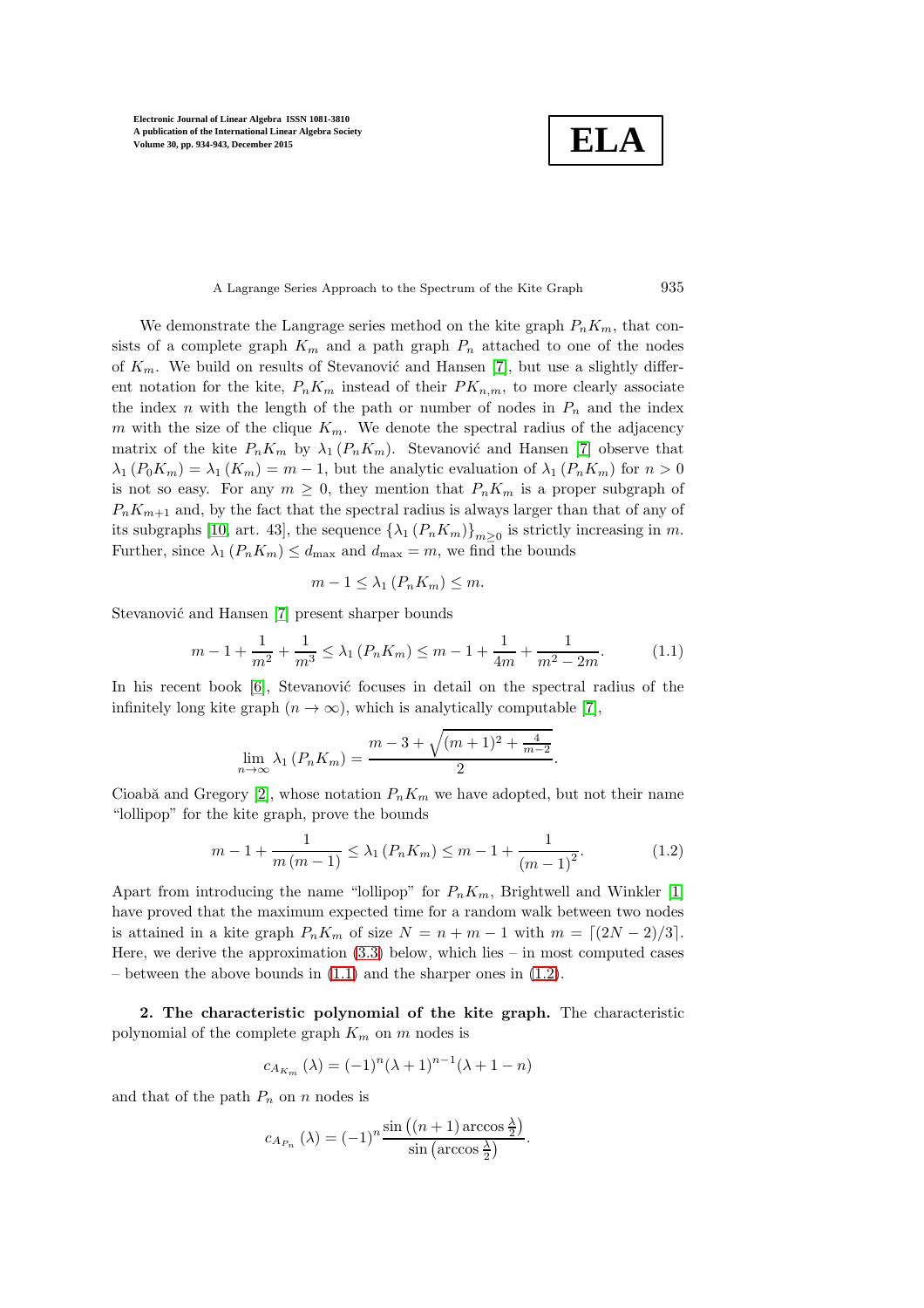

936 P. Van Mieghem

Both are derived in [\[10,](#page-9-2) Chapter 5]. The zeros of  $c_{A_{P_n}}(\lambda)$ , thus the eigenvalues of the adjacency matrix  $A_{P_n}$  of the path  $P_n$ , are

<span id="page-2-4"></span>
$$
(\lambda_{P_n})_k = 2\cos\frac{k\pi}{n+1} \tag{2.1}
$$

for  $1 \leq k \leq n$ . Since both  $K_m$  and  $P_n$  are subgraphs of the kite  $P_n K_m$ , the Interlacing theorem (see e.g. [\[10,](#page-9-2) p. 246]) tells us that the eigenvalues of the adjacency matrix  $A_{PK_{m,n}}$  of the kite lie in between the eigenvalues of  $A_{K_m}$  and  $A_{P_n}$ . The explicit knowledge of the latter eigenvalues makes the presented Lagrange series approach particularly effective, as shown below.

<span id="page-2-0"></span>To proceed, we need Theorem [2.1,](#page-2-0) which appears in Cvetković et al.  $[3, Section$ 2.3] and is attributed to Heilbronner [\[4\]](#page-8-3):

THEOREM 2.1. The characteristic polynomial  $c_{A_G}(\lambda)$  of the adjacency matrix  $A_G$  of the graph G consisting of two disjoint graphs  $G_1$  and  $G_2$  connected by a link between the nodes  $i \in G_1$  and  $j \in G_2$  is

$$
c_{A_G}(\lambda) = \det (A_G - \lambda I)
$$
  
= det  $(A_{G_1} - \lambda I)$  det  $(A_{G_2} - \lambda I) - \det (A_{G_1 \setminus \{i\}} - \lambda I)$  det  $(A_{G_2 \setminus \{j\}} - \lambda I)$ . (2.2)

Theorem [2.1,](#page-2-0) applied to the kite  $P_n K_m$ , yields

<span id="page-2-1"></span>
$$
c_{A_{P_nK_m}}(x) = \frac{2(x+1)^{m-2}r(n,m;x)}{(-1)^{m+n}\sqrt{4-x^2}},
$$
\n(2.3)

<span id="page-2-3"></span>where

$$
r(n,m;x) = (m-x-2)\sin\left(n\arccos\left(\frac{x}{2}\right)\right) + (x+1)(1-m+x)\sin\left((n+1)\arccos\left(\frac{x}{2}\right)\right). \tag{2.4}
$$

<span id="page-2-2"></span>The eigenvalues of the kite  $P_n K_m$ , apart from the trivial  $x = -1$  with multiplicity  $m-2$ , satisfy

$$
r(n,m;x) = 0\tag{2.5}
$$

but cannot be  $x = \pm 2$  (due to the omission of the denominator in [\(2.3\)](#page-2-1)).

The explicit form [\(2.3\)](#page-2-1) shows that, since  $c_{A_{P_nK_m}}(0) = (-1)^{m+n-1}(m-1)$  for even n, but  $c_{A_{P_nK_m}}(0) = (-1)^{m+n-1}(m-2)$  for odd n, the adjacency matrix  $A_{P_nK_m}$ is invertible for  $m > 2$ . Another observation for  $x = -1$  shows, with  $arccos(\frac{1}{2}) =$  $\pm \frac{\pi}{3} + 2k\pi$ , that [\(2.5\)](#page-2-2) reduces to  $(m-1)\sin\left(\frac{\pi n}{3}\right) = 0$ , which is possible when *n* is a multiple of 3. In conclusion, the multiplicity of the eigenvalue  $-1$  of  $c_{A_{PK_{m,n}}}(x)$  is  $m-2$  when n is not a multiple of m, otherwise the multiplicity of  $-1$  is  $m-1$ .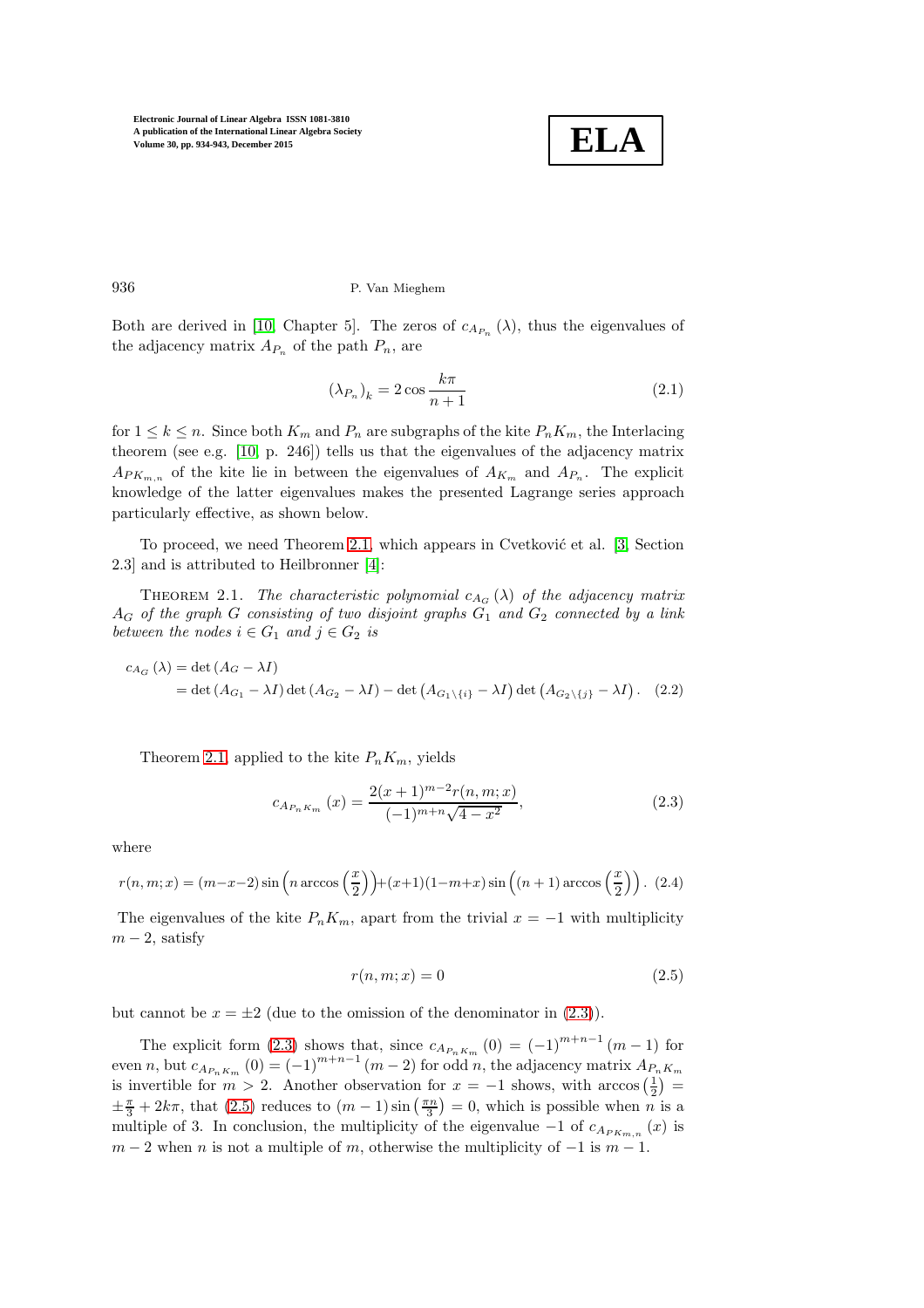**ELA**

A Lagrange Series Approach to the Spectrum of the Kite Graph 937

Let  $\theta = \arccos\left(\frac{x}{2}\right)$  so that  $x = 2\cos\theta$ . Obviously<sup>[1](#page-3-1)</sup>, when  $\theta = iy$  is imaginary, then  $x = 2 \cosh y \ge 2$  for any real y. We rewrite [\(2.5\)](#page-2-2) with [\(2.4\)](#page-2-3) as

$$
(m - x - 2)\sin(n\theta) - (m - x - 1)(x + 1)\sin((n + 1)\theta) = 0,
$$

or

$$
0 = (m - x - 1)\sin(n\theta) - \sin(n\theta) - (m - x - 1)(x + 1)\sin((n + 1)\theta)
$$
  
= (m - x - 1) {sin(n\theta) - (x + 1)sin((n + 1)\theta)} - sin(n\theta).

Introducing  $x = 2 \cos \theta$  yields

$$
0 = (m - 2\cos\theta - 1) \left\{ \sin(n\theta) - (2\cos\theta + 1) \sin((n+1)\theta) \right\} - \sin(n\theta)
$$
  
=  $(m - 2\cos\theta - 1) \left\{ \sin(n\theta) - 2\cos\theta \sin((n+1)\theta) - \sin((n+1)\theta) \right\} - \sin(n\theta)$   
=  $(m - 2\cos\theta - 1) \left\{ \sin(n\theta) - \sin(n\theta) - \sin((n+2)\theta) - \sin((n+1)\theta) \right\} - \sin(n\theta)$   
=  $-(m - 2\cos\theta - 1) \left\{ \sin((n+2)\theta) + \sin((n+1)\theta) \right\} - \sin(n\theta),$ 

which suggests us to find the zeros of the function

<span id="page-3-2"></span>
$$
f(\theta) = -(m - 2\cos\theta - 1)\left\{\sin((n+2)\theta) + \sin((n+1)\theta)\right\} - \sin(n\theta).
$$
 (2.6)

<span id="page-3-0"></span>For large m, we observe that  $(m - 1 - 2\cos\theta) \rightarrow 0$  or  $x \rightarrow m - 1$ .

3. The Lagrange series for the zero  $\zeta(\theta_0)$  of  $f(\theta)$  close to  $\theta_0$ . Consider the entire function  $f(\theta)$  in  $\theta$  in [\(2.6\)](#page-3-2), whose largest real zero we aim to derive by Lagrange series [\[10,](#page-9-2) p. 304–305] using our characteristic coefficients [\[8\]](#page-9-0). The analysis of Stevanović and Hansen [\[7\]](#page-9-5) shows that  $\lambda_1 (P_n K_m)$  is close to  $m-1$ , suggesting to expand  $f(\theta)$  in a Taylor series around  $\theta_0 = \arccos\left(\frac{m-1}{2}\right)$ , which is explicitly given in Appendix [A.](#page-6-0)

The zero  $\zeta(\theta_0)$  of  $f(\theta)$  obeys  $f(\zeta(\theta_0)) = 0$  and can be computed to any level of accuracy by Lagrange series expansion [\[12\]](#page-9-1). By using our characteristic coeffi-cients and their underlying recursion (see [\[8\]](#page-9-0) and [\[9\]](#page-9-3)), the Lagrange series around  $\theta_0$ can be elegantly executed (symbolically) to any desired accuracy only assuming the knowledge of the Taylor coefficients  $f_k(\theta_0)$  around  $\theta_0$  of

$$
f(\theta) = \sum_{k=0}^{\infty} f_k(\theta_0) (\theta - \theta_0)^k.
$$

<span id="page-3-1"></span><sup>&</sup>lt;sup>1</sup>We refer to Rivlin [\[5\]](#page-8-4) for properties of the Chebyshev polynomials  $T_n(x) = \cos n \arccos x =$ cosh narccoshx.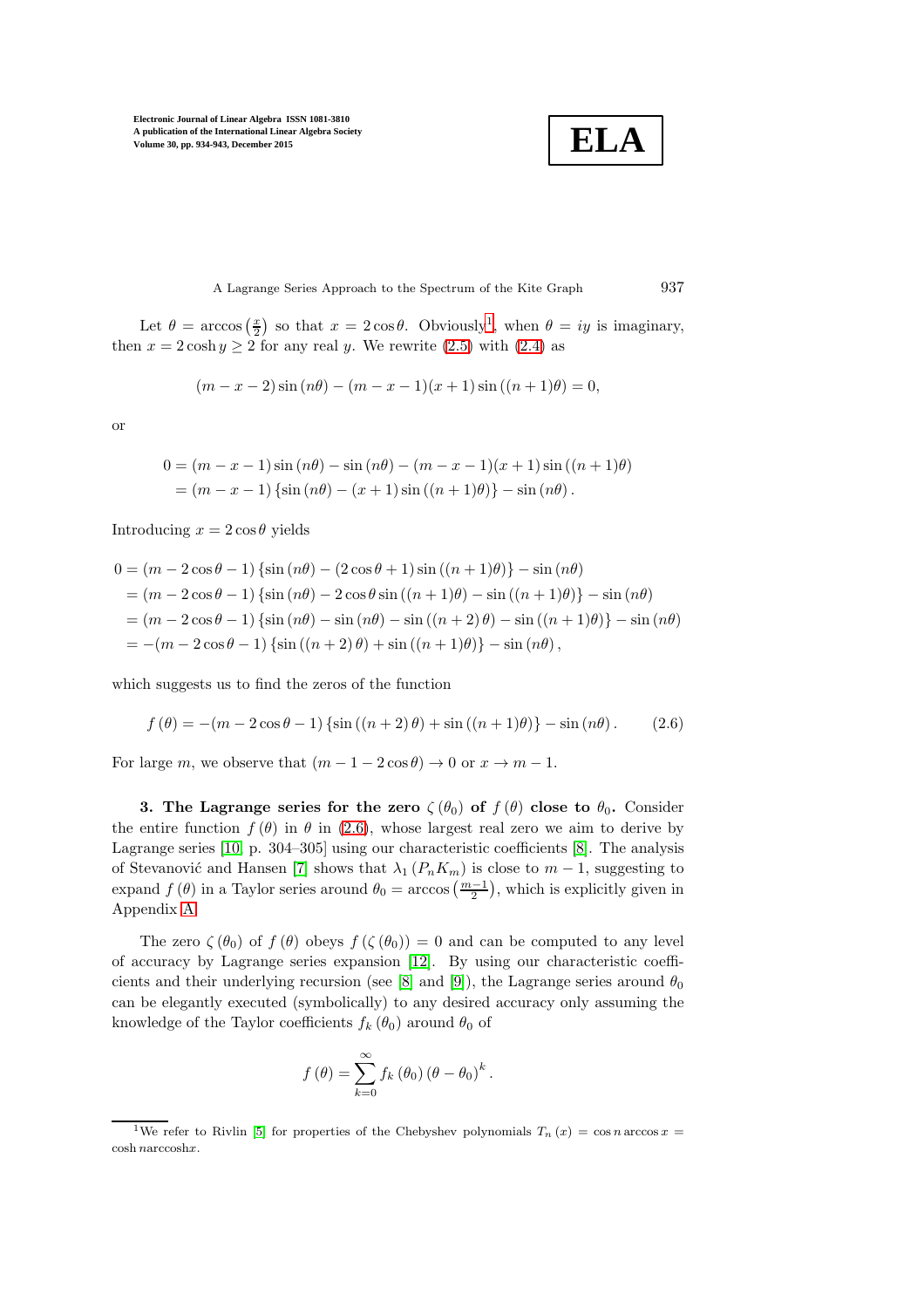<span id="page-4-0"></span>

#### 938 P. Van Mieghem

Explicitly up to order five, the zero  $\zeta(\theta_0)$  around  $\theta_0$  is presented as a Lagrange series in  $z = \frac{f_0(\theta_0)}{f_1(\theta_0)}$  $\frac{f_0(\theta_0)}{f_1(\theta_0)}$  in [\[8\]](#page-9-0), [\[10,](#page-9-2) p. 304–305] as

$$
\zeta(\theta_0) \approx \theta_0 - z - \frac{f_2(\theta_0)}{f_1(\theta_0)} z^2 + \left[ -2 \left( \frac{f_2(\theta_0)}{f_1(\theta_0)} \right)^2 + \frac{f_3(\theta_0)}{f_1(\theta_0)} \right] z^3
$$
  
+ 
$$
\left[ -5 \left( \frac{f_2(\theta_0)}{f_1(\theta_0)} \right)^3 + 5 \frac{f_3(\theta_0)}{f_1(\theta_0)} \frac{f_2(\theta_0)}{f_1(\theta_0)} - \frac{f_4(\theta_0)}{f_1(\theta_0)} \right] z^4
$$
  
+ 
$$
\left[ -14 \left( \frac{f_2(\theta_0)}{f_1(\theta_0)} \right)^4 + 21 \frac{f_3(\theta_0)}{f_1(\theta_0)} \left( \frac{f_2(\theta_0)}{f_1(\theta_0)} \right)^2
$$
  
- 
$$
3 \left( \frac{f_3(\theta_0)}{f_1(\theta_0)} \right)^2 - 6 \frac{f_4(\theta_0)}{f_1(\theta_0)} \frac{f_2(\theta_0)}{f_1(\theta_0)} + \frac{f_5(\theta_0)}{f_1(\theta_0)} \right] z^5.
$$
(3.1)

Since  $f_0(\theta_0) = f(\theta_0)$  and  $f_1(\theta_0) = f'(\theta_0) = \frac{df(\theta)}{d\theta}\Big|_{\theta=\theta_0}$ , the Lagrange series up to first order in  $z = \frac{f(\theta_0)}{f'(\theta_0)}$  $\frac{f(\theta_0)}{f'(\theta_0)}$ , thus  $\zeta(\theta_0) = \theta_0 - \frac{f(\theta_0)}{f'(\theta_0)}$  $\frac{f(\theta_0)}{f'(\theta_0)} + O(z^2)$  is equal to the Newton-Raphson approximation at  $\theta = \theta_0$ . From Appendix [A,](#page-6-0) the first order term z in the Lagrange series for the zero  $\zeta(\theta_0)$  of  $f(\theta)$  is

<span id="page-4-1"></span>
$$
z = \frac{f_0(\theta_0)}{f_1(\theta_0)}
$$
  
= 
$$
\frac{RG_0 + \sin(n\theta_0)}{\cos(n\theta_0) n + 2\sin(\theta_0) G_0 - R\{\cos((n+2)\theta_0)(n+2) + \cos((n+1)\theta_0)(n+1)\}}
$$
(3.2)

with  $R = m - 1 - 2\cos\theta_0$  and  $G_0 = \sin((n + 2)\theta_0) + \sin((n + 1)\theta_0)$ .

If we are able to formally compute all Taylor coefficients of  $f(\theta)$  (as here in Appendix [A\)](#page-6-0) in terms of an arbitrary expansion point  $\theta_0$ , then all zeros of  $f(\theta)$  can be presented by [\(3.1\)](#page-4-0) up to order 5 and higher orders [\[9,](#page-9-3) [8\]](#page-9-0), that converges towards the zero  $\zeta(\theta_0)$  of  $f(\theta)$  closest to  $\theta_0$ . All eigenvalues of the adjaceny matrix of the kite, except for the second largest, then follow as  $\lambda_k (P_n K_m) = 2 \cos(\theta_{0:k})$ , where the expansion point  $\theta_{0:k}$  for the k-th largest eigenvalue  $\lambda_k$  ( $P_nK_m$ ) can be deduced from the Interlacing theorem (see e.g. [\[10,](#page-9-2) p. 246]), that provides bounds for the eigenvalues, which are usually excellent estimates for the expansion point  $\theta_0$ . The Interlacing theorem tells us that the second largest eigenvalue  $\lambda_2$  ( $P_nK_m$ ) is smaller than 2. However,  $\theta_0 = \arccos\left(\frac{2}{2}\right) = \pi$  and  $f(\pi) = 0$ , because in [\(2.5\)](#page-2-2), that led to  $f(\theta)$ , the denominator  $\sqrt{4-x^2}$  in [\(2.3\)](#page-2-1) has been ignored. Hence, the characteristic polynomial [\(2.3\)](#page-2-1) indicates that  $x = 2$  and  $x = -2$  cannot be eigenvalues of the adjacency matrix of the kite  $P_n K_m$ . The situation can be remediated, precisely as in [\[8\]](#page-9-0), which we omit here; the other choice is to deduce an appropriate expansion point  $\theta_{0;2} < \pi$ .

When  $z = \frac{f_0(\theta_0)}{f_1(\theta_0)}$  $\frac{f_0(\theta_0)}{f_1(\theta_0)}$  is small, implying that the expansion point  $\theta_0$  is close to the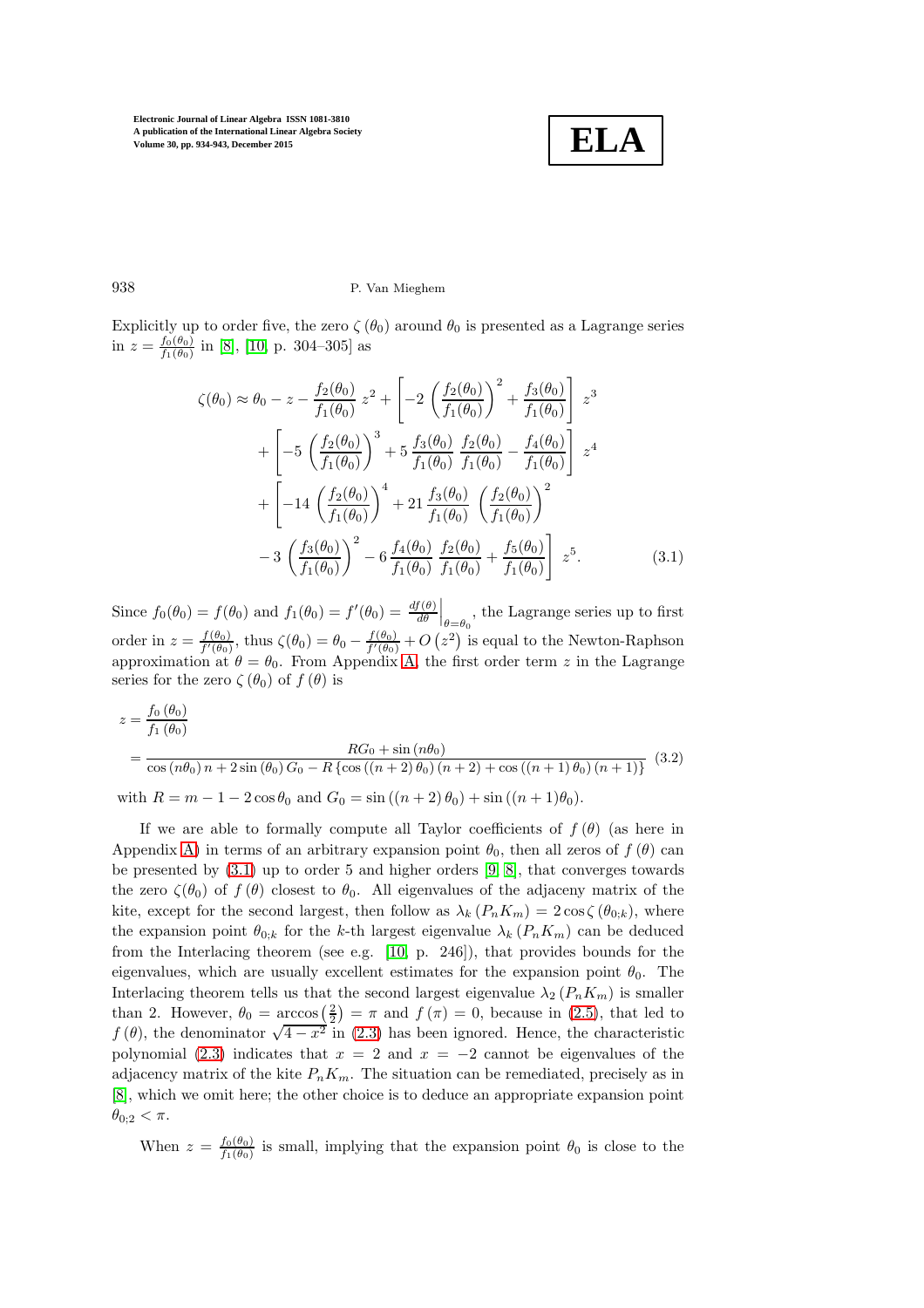$$
\boxed{\textbf{ELA}}
$$

A Lagrange Series Approach to the Spectrum of the Kite Graph 939

zero  $\zeta(\theta_0)$ , the first order term in [\(3.1\)](#page-4-0) is accurate and

$$
\lambda_k \left( P_n K_m \right) \approx 2 \cos \left( \left( \theta_{0;k} \right) - z \right) = 2 \cos \left( \theta_{0;k} \right) \cos z + 2 \sin \left( \theta_{0;k} \right) \sin z
$$

$$
\approx 2 \cos \left( \theta_{0;k} \right) \left( 1 - \frac{z^2}{2} \right) + 2 z \sin \left( \theta_{0;k} \right) + O\left( z^3 \right).
$$

Up to order  $O(z^2)$ , we obtain a first order estimate for the k-th largest eigenvalue of the kite,

$$
\lambda_k \left( P_n K_m \right) \approx 2 \cos \left( \theta_{0;k} \right) + 2 z \sin \left( \theta_{0;k} \right) + O\left( z^2 \right)
$$

given  $\theta_{0,k}$ . Guided by the Interlacing theorem and [\(2.1\)](#page-2-4), we propose  $\theta_{0,k} = \frac{k\pi}{n+1}$  for  $1 < k \leq n$  and  $\cos(\theta_{0,1}) = \frac{m-1}{2}$ . Numerical computations, based on these expansion points, reveal that only a few terms in the Lagrange series suffice for  $\lambda_2$  ( $P_nK_m$ ), except for small *n*. The accuracy is worst for  $n = 1$  as also follows from [\(3.2\)](#page-4-1), but this case is analytically tractable [\[7\]](#page-9-5).

In the remainder, we confine ourselves to the largest eigenvalue of the kite graph  $\lambda_1(P_n K_m) = 2 \cos \zeta (\theta_{0;1})$  with  $\theta_{0;1} = \arccos \left( \frac{m-1}{2} \right)$ . Since  $R = m - 1 - 2 \cos \theta_0 = 0$ , the general expression  $(3.2)$  for z simplifies to

$$
z = \frac{f_0(\theta_{0;1})}{f_1(\theta_{0;1})} = \frac{\sin (n\theta_{0;1})}{2\left(\sin \left(\left(n+2\right)\theta_{0;1}\right) + \sin \left(\left(n+1\right)\theta_{0;1}\right)\right)\sin \left(\theta_{0;1}\right) + \cos (n\theta_{0;1})n}.
$$

Moreover, for  $m > 1$ ,  $\cos(\theta_{0,1}) = \frac{m-1}{2}$  implies that  $\theta_{0,1}$  is imaginary (and also z). Hence, with  $\cosh(\theta_{0,1}) = \frac{m-1}{2}$ ,  $i \sinh(\theta_{0,1}) = \sqrt{\left(\frac{m-1}{2}\right)^2 - 1}$  and  $\theta_{0,1} = \arosh(\frac{m-1}{2})$ , the spectral radius of the kite  $P_n K_m$  is approximated up to order  $O(z^2)$  by

<span id="page-5-0"></span>
$$
\lambda_1 (P_n K_m) \approx (m-1) \frac{2 \sinh (n \theta_{0;1}) + \frac{2 \sinh (n \theta_{0;1})}{2 (\sinh ((n+2) \theta_{0;1}) \sinh ((n+1) \theta_{0;1})) + \cosh (n \theta_{0;1}) \frac{n}{\sqrt{\left(\frac{m-1}{2}\right)^2 - 1}}}.
$$
 (3.3)

For a given  $n$ , numerical computations revealed that this first order term  $(3.3)$  is increasingly accurate for increasing  $m$  and generally more accurate than the bound in  $(1.1)$  as well as in  $(1.2)$ . Of course, when incorporating more terms in the Lagrange expansion a higher accuracy can be attained, but we found that the first term [\(3.3\)](#page-5-0) alone was already surprisingly accurate. The table below compares several approximations of  $\lambda_1 (P_n K_m) - (m-1)$  for  $n = 20$ . Only when m is small compared to n, the Lagrange expansion leads to less accurate results.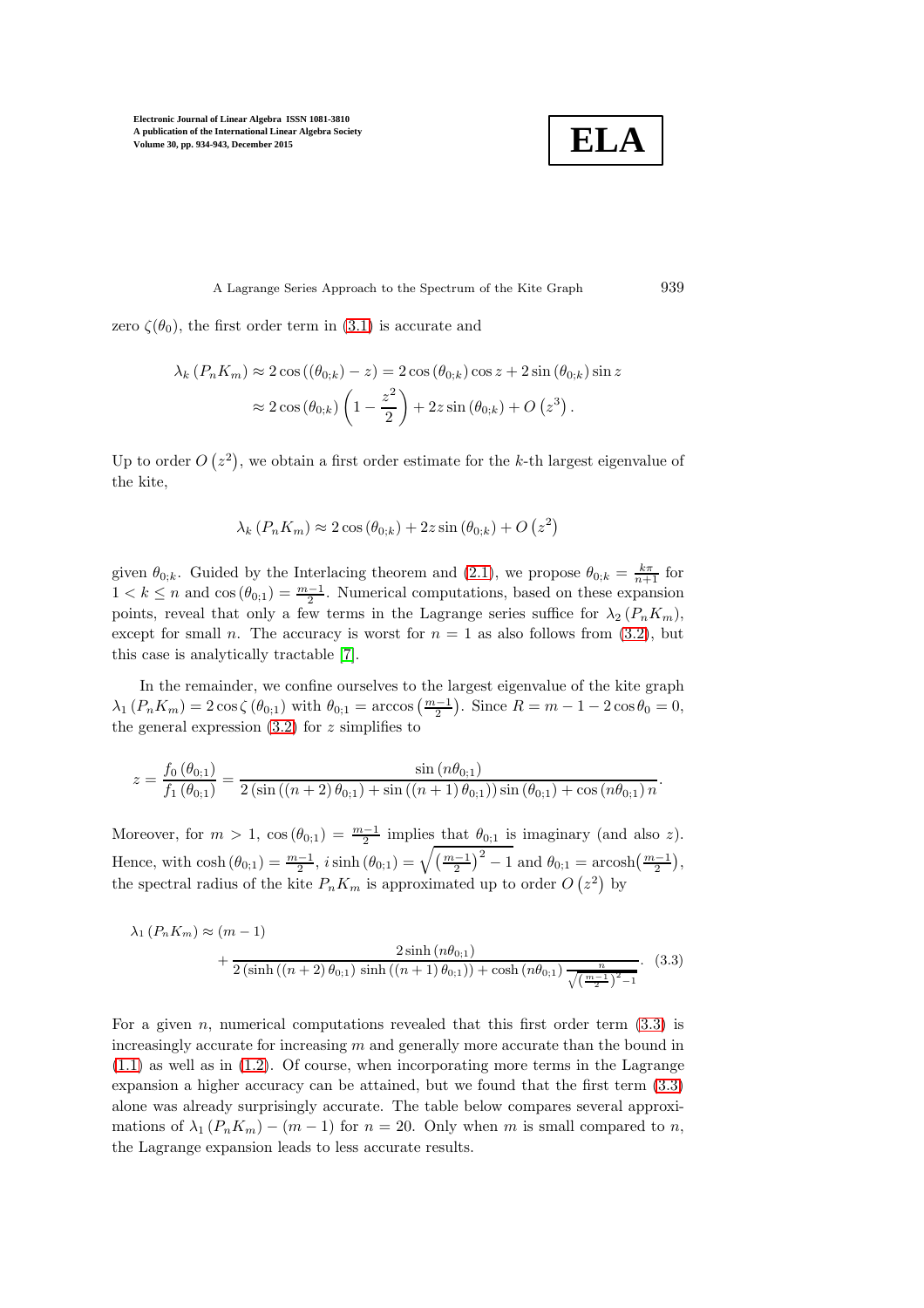

940 P. Van Mieghem

| m  | low eq. $(1.1)$ | low eq. $(1.2)$ | (3.3)<br>eq. | (1.2)<br>up eq. | up eq. $(1.1)$ | exact      |
|----|-----------------|-----------------|--------------|-----------------|----------------|------------|
| 5  | 0.048           | 0.05            | 0.0841273    | 0.0625          | 0.1            | 0.05505046 |
| 15 | 0.00474074      | 0.0047619       | 0.00484309   | 0.00510204      | 0.0214286      | 0.00480625 |
| 25 | 0.001664        | 0.00166667      | 0.0016747    | 0.00173611      | 0.0116667      | 0.00167213 |
| 35 | 0.00083965      | 0.000840336     | 0.00084219   | 0.000865052     | 0.00798319     | 0.00084173 |
| 45 | 0.000504801     | 0.000505051     | 0.000505683  | 0.000516529     | 0.00606061     | 0.00050556 |
| 55 | 0.000336589     | 0.0003367       | 0.000336971  | 0.000342936     | 0.00488215     | 0.00033693 |
| 65 | 0.000240328     | 0.000240385     | 0.000240519  | 0.000244141     | 0.00408654     | 0.00024050 |
| 75 | 0.000180148     | 0.00018018      | 0.000180254  | 0.000182615     | 0.00351351     | 0.00018024 |
| 85 | 0.000140037     | 0.000140056     | 0.0001401    | 0.000141723     | 0.00308123     | 0.00014010 |
| 95 | 0.00011197      | 0.000111982     | 0.00011201   | 0.000113173     | 0.00274356     | 0.00011201 |

The method can be applied as well to the combination of the star and the path graph and, in principle, to any graph, whose characteristic polynomial is known, provided also a good approximation of the expansion point (like  $\theta_0$ ), e.g. by interlacing, is available so that the Lagrange series rapidly converges.

# <span id="page-6-0"></span>Appendix A. Taylor expansion of  $f(\theta)$  around  $\theta_0$ .

It is convenient in the function  $f(\theta)$ , defined in [\(2.6\)](#page-3-2), to write the argument explicitly in terms of the expansion point  $\theta_0$ , as

$$
\theta = \theta_0 + \theta - \theta_0 = \theta_0 + y
$$

with  $y = \theta - \theta_0$ , so that

$$
f(\theta) = -(m - 2\cos(\theta_0 + y) - 1) [\sin((n+2)(\theta_0 + y)) + \sin((n+1)(\theta_0 + y))]
$$
  
- sin (n (\theta\_0 + y)).

The Taylor expansion of  $f(\theta)$  around  $\theta_0$  is

$$
f(\theta) = \sum_{k=0}^{\infty} f_k(\theta_0) y^k,
$$

where the Taylor coefficients  $f_k(\theta_0)$  now need to be computed.

With the elementary identity  $\cos (\theta_0 + y) = \cos (\theta_0) \cos (y) - \sin (\theta_0) \sin (y)$ , we have that

$$
(m - 2\cos\theta - 1) = m - 1 - 2\cos(\theta_0)\cos(y) + 2\sin(\theta_0)\sin(y)
$$
  
=  $m - 1 - \sum_{k=0}^{\infty} (-1)^k \frac{2\cos(\theta_0) y^{2k}}{(2k)!} + \sum_{k=0}^{\infty} (-1)^k \frac{2\sin(\theta_0) y^{2k+1}}{(2k+1)!}.$ 

In order to ease the Cauchy product below, we write the right-hand side as one Taylor series in  $y^k$ ,

$$
(m - 2\cos\theta - 1) = \sum_{k=0}^{\infty} \frac{i^k}{k!} b_k y^k
$$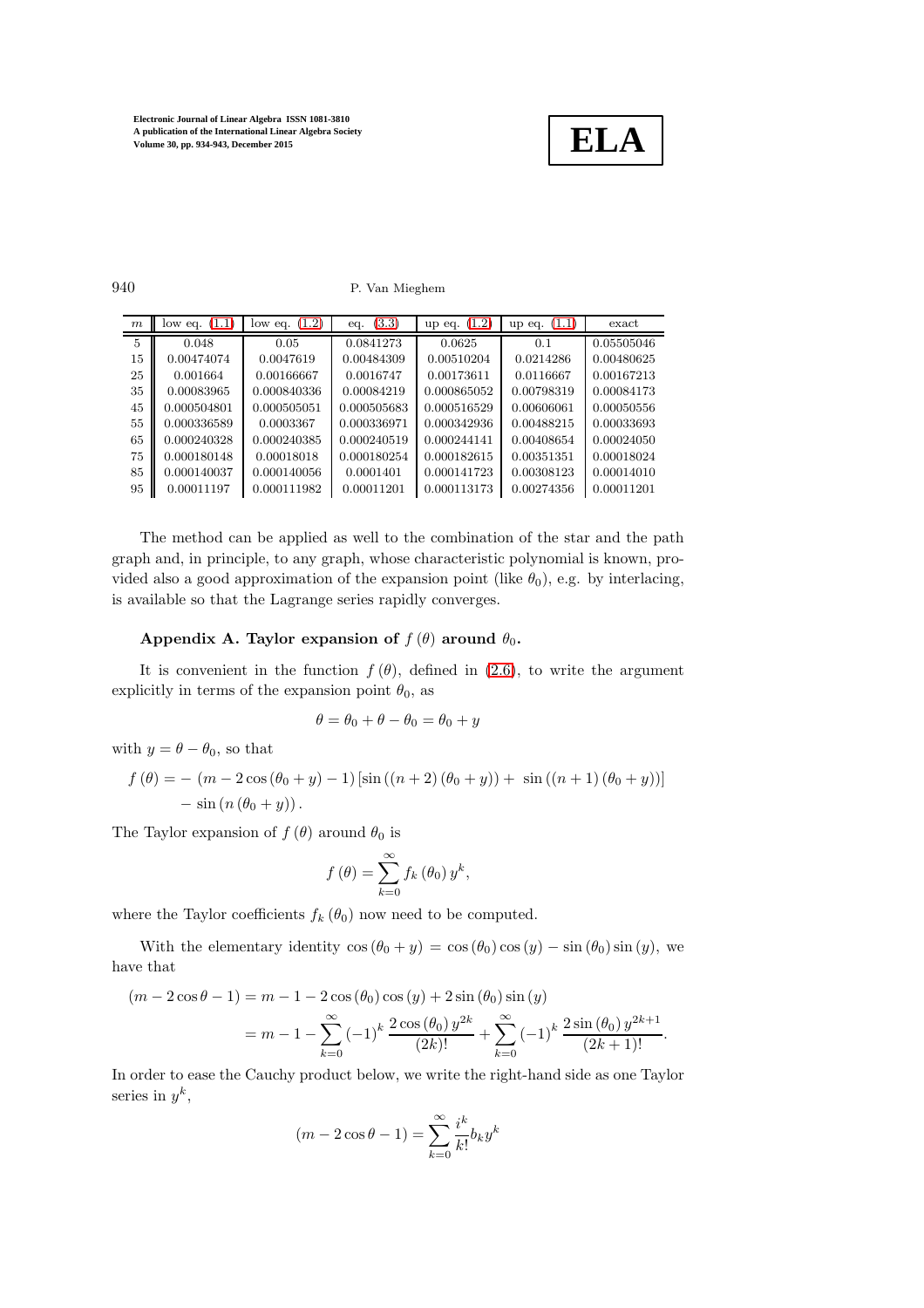

A Lagrange Series Approach to the Spectrum of the Kite Graph 941

with  $b_0 = m - 1 - 2\cos\theta_0$  and, for  $k > 0$ ,

$$
b_k = \begin{cases} -2\cos(\theta_0), & k \text{ is even,} \\ \frac{1}{i}(2\sin(\theta_0)), & k \text{ is odd.} \end{cases}
$$

Similarly, using  $sin (q (\theta_0 + y)) = sin (q \theta_0) cos (qy) + cos (q \theta_0) sin (qy)$ ,

$$
G = \sin ((n + 2) \theta) + \sin ((n + 1) \theta)
$$
  
= sin ((n + 2) \theta<sub>0</sub>) cos ((n + 2) y) + cos ((n + 2) \theta<sub>0</sub>) sin ((n + 2) y)  
+ sin ((n + 1) \theta<sub>0</sub>) cos ((n + 1) y) + cos ((n + 1) \theta<sub>0</sub>) sin ((n + 1) y)  
= sin ((n + 2) \theta<sub>0</sub>)  $\sum_{k=0}^{\infty} (-1)^k \frac{(n + 2)^{2k} y^{2k}}{(2k)!}$   
+ cos ((n + 2) \theta<sub>0</sub>)  $\sum_{k=0}^{\infty} (-1)^k \frac{(n + 2)^{2k+1} y^{2k+1}}{(2k+1)!}$   
+ sin ((n + 1) \theta<sub>0</sub>)  $\sum_{k=0}^{\infty} (-1)^k \frac{(n + 1)^{2k} y^{2k}}{(2k)!}$   
+ cos ((n + 1) \theta<sub>0</sub>)  $\sum_{k=0}^{\infty} (-1)^k \frac{(n + 1)^{2k+1} y^{2k+1}}{(2k+1)!}$ 

and

$$
G = \sin((n+2)\theta) + \sin((n+1)\theta)
$$
  
= 
$$
\sum_{k=0}^{\infty} \frac{(-1)^k}{(2k)!} \left\{ \sin((n+2)\theta_0) (n+2)^{2k} + \sin((n+1)\theta_0) (n+1)^{2k} \right\} y^{2k}
$$
  
+ 
$$
\sum_{k=0}^{\infty} \frac{(-1)^k}{(2k+1)!} \left\{ \cos((n+2)\theta_0) (n+2)^{2k+1} + \cos((n+1)\theta_0) (n+1)^{2k+1} \right\} y^{2k+1},
$$

which we write as one Taylor series in  $y^k$ 

$$
\sin((n+2)\theta) + \sin((n+1)\theta) = \sum_{k=0}^{\infty} \frac{i^k}{k!} a_k y^k,
$$

where

$$
a_k = \begin{cases} \sin((n+2)\theta_0) (n+2)^k + \sin((n+1)\theta_0) (n+1)^k, & k \text{ is even,} \\ \frac{1}{i} \left( \cos((n+2)\theta_0) (n+2)^k + \cos((n+1)\theta_0) (n+1)^k \right), & k \text{ is odd.} \end{cases}
$$

Let us denote the first term in  $f(\theta)$  in [\(2.6\)](#page-3-2) by

$$
h(\theta) = (m - 2\cos(\theta) - 1)\left\{\sin((n+2)\theta) + \sin((n+1)\theta)\right\}.
$$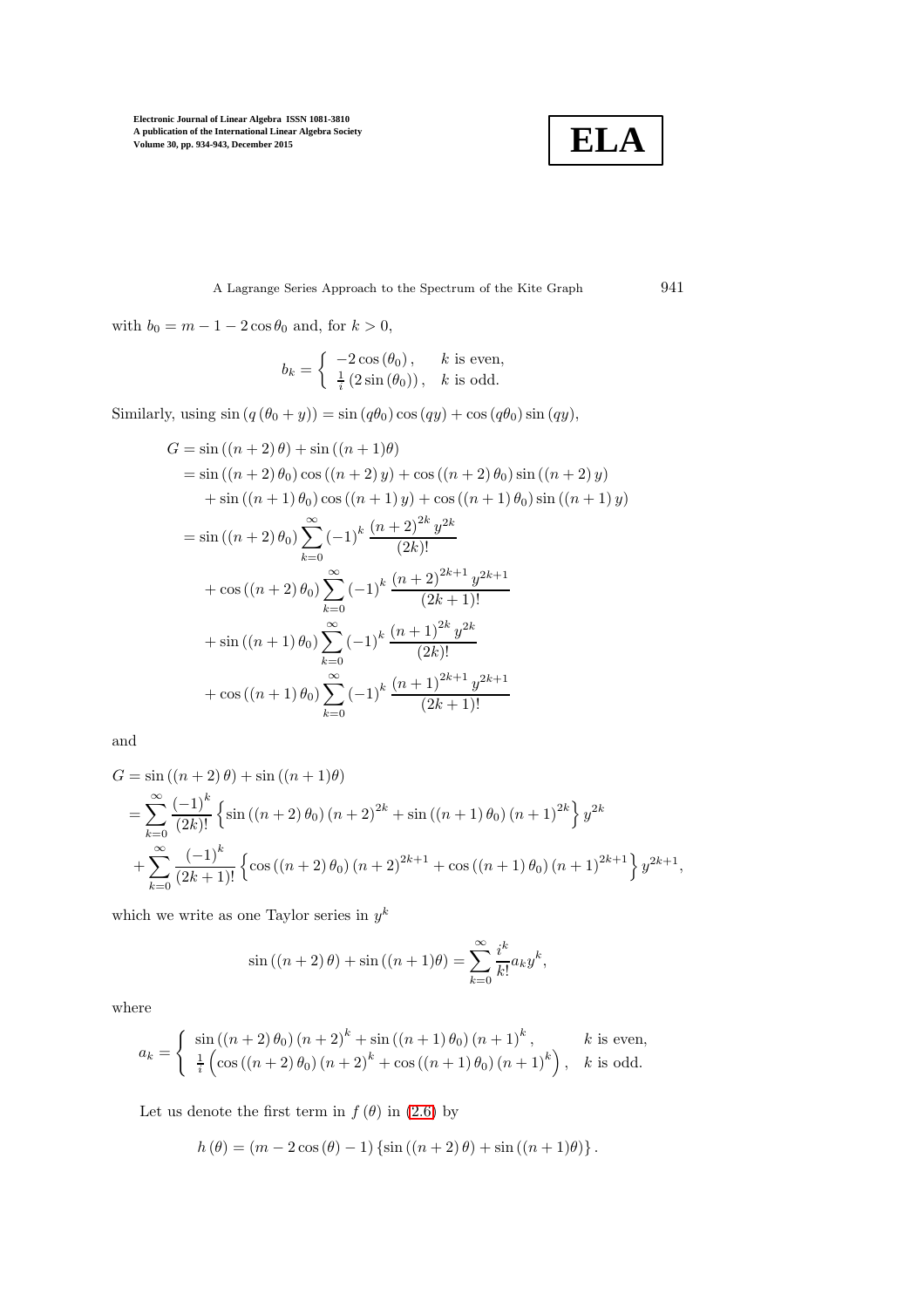

942 P. Van Mieghem

Then the Cauchy product is

$$
h(\theta) = \sum_{k=0}^{\infty} \frac{i^k}{k!} b_k y^k \sum_{k=0}^{\infty} \frac{i^k}{k!} a_k y^k = \sum_{k=0}^{\infty} \sum_{s=0}^k \frac{i^s}{s!} a_s \frac{i^{k-s}}{(k-s)!} b_{k-s} y^k
$$
  
= 
$$
\sum_{k=0}^{\infty} \left\{ \frac{i^k}{k!} \sum_{s=0}^k {k \choose s} a_s b_{k-s} \right\} y^k.
$$

Finally, we arrive at the Taylor series of  $f(\theta)$  around  $\theta_0$ ,

$$
f(\theta) = -\sum_{k=0}^{\infty} \left\{ \frac{i^k}{k!} \left( \sum_{s=0}^k \binom{k}{s} a_s b_{k-s} + c_k \right) \right\} y^k,
$$

where the coefficient  $c_k$  is of similar type as  $a_k$ ,

$$
c_k = \begin{cases} \sin(n\theta_0) n^k, & k \text{ is even,} \\ \frac{1}{i} \left(\cos(n\theta_0) n^k\right), & k \text{ is odd,} \end{cases}
$$

from which we find the Taylor coefficients of  $f(\theta)$  around  $\theta_0$  as

$$
f_k(\theta_0) = -\frac{i^k}{k!} \left( \sum_{s=0}^k \binom{k}{s} a_s b_{k-s} + c_k \right).
$$

The first two terms are

$$
f_0 (\theta_0) = f (\theta_0)
$$
  
= - (m - 1 - 2 cos  $\theta_0$ ) {sin ((n + 2)  $\theta_0$ ) + sin ((n + 1)  $\theta_0$ )} - sin (n $\theta_0$ )

and

$$
f_1(\theta_0) = -\cos(n\theta_0) n - 2\sin(\theta_0) \left\{ \sin((n+2)\theta_0) + \sin((n+1)\theta_0) \right\} (m-1-2\cos\theta_0) \left\{ \cos((n+2)\theta_0) (n+2) + \cos((n+1)\theta_0) (n+1) \right\}.
$$

### REFERENCES

- <span id="page-8-1"></span>[1] G. Brightwell and P. Winkler. Maximum hitting time for random walks on graphs. Random Structures and Algorithms, 1(2):263–276, 1990.
- <span id="page-8-0"></span>[2] S.M. Cioabă and D.A. Gregory. Principal eigenvectors of irregular graphs. Electronic Journal of Linear Algebra, 16:366–379, 2007.
- <span id="page-8-2"></span>[3] D.M. Cvetković, M. Doob, and H. Sachs. Spectra of Graphs, Theory and Applications, third edition. Johann Ambrosius Barth Verlag, Heidelberg, 1995.
- <span id="page-8-3"></span>[4] E. Heilbronner. Das Kompositions-Prinzip: Eine anschauliche Methode zur elektronentheoretischen Behandlung nicht oder niedrig symmetrischer Molekuln im Rahmen der MO-Theorie. Helvetica Chimica Acta, 36:170–188, 1953.
- <span id="page-8-4"></span>[5] T.J. Rivlin. The Chebyshev Polynomials. John Wiley & Sons, New York, 1974.